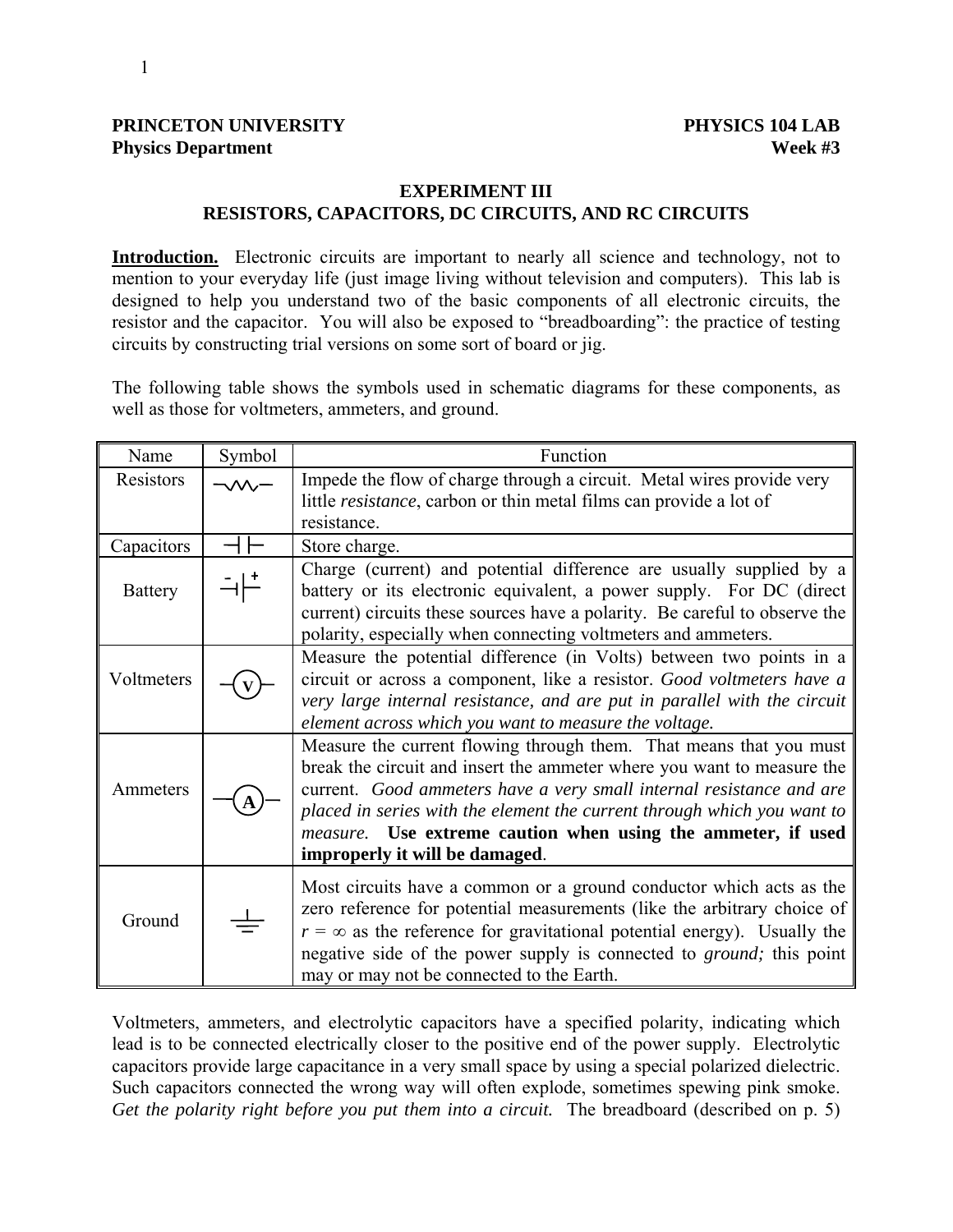2

allows you to make electrical connections without soldering. Be careful when pushing wires into the sockets; don't force them or you will damage the clips in the breadboards.

**Measurements.** Construct the following circuits with resistors and the power supply on your breadboard. Measure the current through, and the voltage across, each circuit element. Unless otherwise noted, also calculate the voltages and currents by using the resistor color-code values (see below) and the power supply voltage that you measured with your voltmeter. Sketch the circuits in your notebook and show the values that you measure and that you calculate. Explain in your own words what is going on in the circuit. Use graphs and tables when appropriate. (Note: When you do need the actual tolerances, they are:  $+1\%$  for resistors, and  $+0.3\%$  for the multi-meter.)

Compared to Labs 1 and 2, the electric fields and voltages in Lab 3 are small, but the charges and currents are large. The underlying physical principles are the same.

**1. Resistors in Series: A Voltage Divider.** The circuit is shown in the schematic diagram on the right. Construct it using resistors of a few thousand Ohms (a few  $k\Omega$ ). Measure voltages across and currents through all components. Explain your results in your own words. Compare your measured values to those you calculate using circuit equations.

- Do the component tolerances explain the differences between your calculated and measured values?
- Why is the arrangement called a "Voltage Divider"?

**2. Unknown Resistor**. There is an "unknown" resistor in your tray. Measure its resistance. Explain your method by drawing the circuit diagram of the set-up you used. Using the tolerances given above, assign a tolerance to the value you measured.

**3. Resistors in Parallel: a Current Divider.** The schematic on the right shows a parallel circuit that can be called a "current divider". Construct it using resistors of a few kΩ. You may use resistors of the same value or of different values. Again, measure the voltages across and currents through each circuit element and compare them to values you calculate using circuit equations.

• How close are the measured values to the calculated values?

**4. Capacitor Discharge.** The schematic on the next page shows a circuit that lets you see how a capacitor and a resistor can be used to mark time. This is a more controlled version of the measurement you made last week when you used the electrometer as a capacitor (which was also the voltmeter) and a very large resistance to ground. When the switch is closed, some of the current from the power supply charges capacitor *C.* Then, when the switch is opened the capacitor discharges through resistor *R*. As discussed in Lab 2, you should observe an exponential decay of the voltage,  $V(t) = V_0 e^{-t/RC}$ , with *time constant RC* (in seconds) that you should deduce.

To follow the discharge on the voltmeter, the time constant should be large. Use a large resistor, 106Ω (1 MΩ) and a very large capacitor, 22x10-6F (or 22µF). This is an **electrolytic** capacitor,  **so make sure that you connect the + side of the power supply to the + side of the capacitor.**



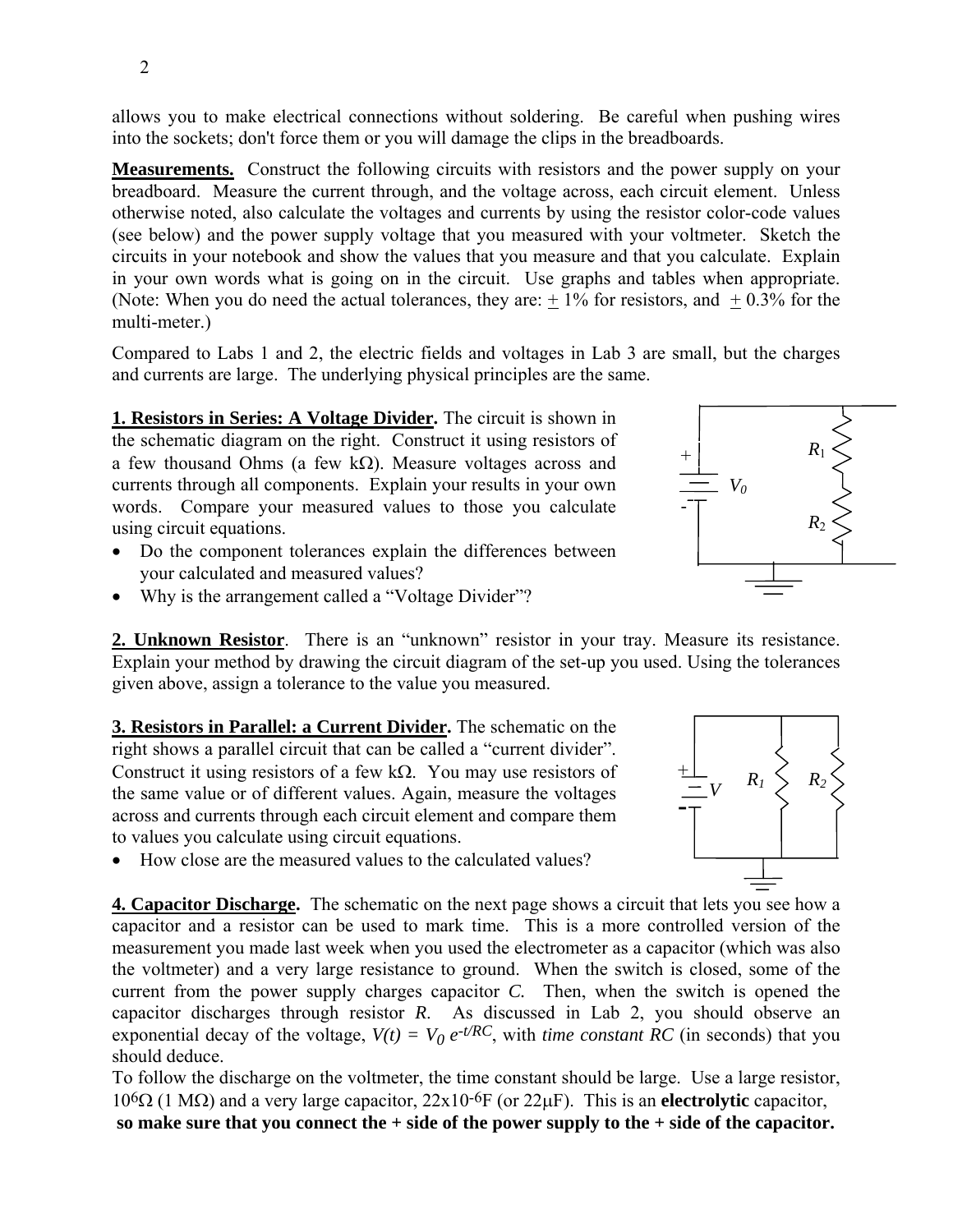

Measure the voltage across the capacitor as a function of time after the switch is opened. (Note: It is not enough merely to switch off the power supply, because the power supply then remains as an element in the circuit.)

- Make a plot of  $\ln(V/V_0)$  *vs. t* or  $(V/V_0)$  *vs. t*, using semi-log paper.
- Estimate your errors and show them as error bars in the plot. Draw a "best fit" straight line.
- Deduce a value (and uncertainty) for the time constant, based on the slope of the line. One way to estimate the uncertainty is to plot the line with the largest slope that is just barely acceptable according to the error bars, and the line with the smallest slope that is just barely acceptable according to your error bars (refer to p. 4 of the Lab 1 manual), in addition to the "best fit" line.
- Does the time constant equal the product *RC* of the values of the resistance and capacitance? Electrolytic capacitors typically have  $\pm$  20% tolerances.

**5. Capacitors in Parallel.** The figure below shows a scheme for measuring the capacity of an unknown capacitance. Use a  $1\mu$ F capacitor for the known capacitor  $(C)$ . Make sure that the unknown capacitor (*X*) is fully discharged before you start; you should do this by touching a wire simultaneously to both of the capacitor legs ("shorting" the capacitor). It is not sufficient to use your fingers to short the capacitor; the time constant  $R_{\text{you}}C$  is too long. Connect the switch to the power supply so as to charge the known capacitor, and read the voltage on the voltmeter. This is the voltage to which the known capacitor is charged up. Then connect the switch to capacitor *X*, so as to place it in parallel with capacitor *C*, which causes the two capacitors to share the charge that was initially on capacitor *C*. Quickly read the voltage again. Deduce the capacity of *X* (in  $\mu$ F) via an appropriate application of the general rule that  $Q = CV$ .



The voltmeter has a large but finite internal resistance. As a consequence the voltmeter discharges the capacitors slowly, which will cause an uncertainty in your determination of capacitance *X* if you wait too long to read the voltmeter. Deduce the value of the internal resistance of the voltmeter by observing the time dependence of the voltage across capacitors *C* and *X*.

#### **All the above experiments and write-ups should be completed before proceeding.**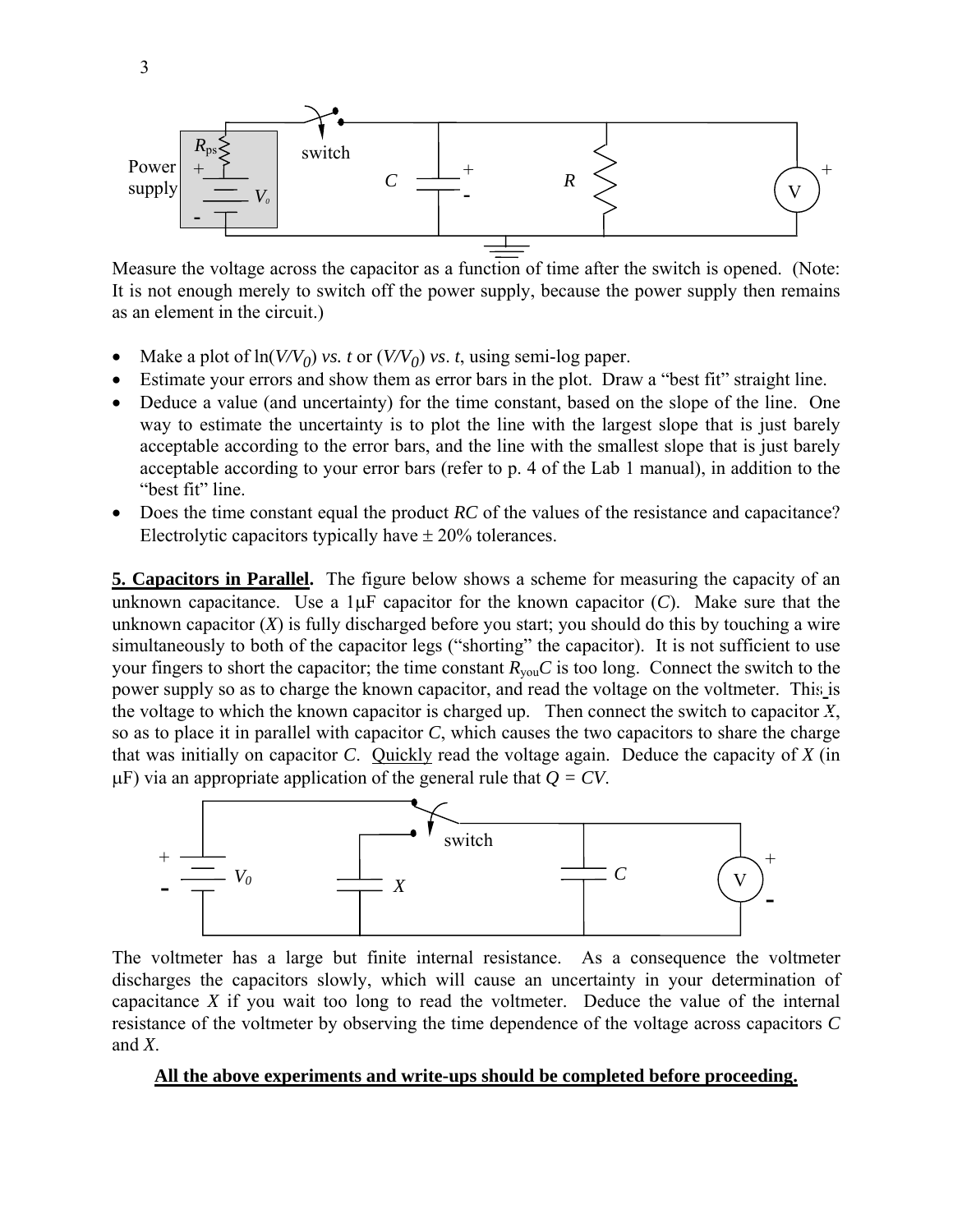**Optional Experiments.** If you are already acquainted with DC circuits, the measurements suggested in the previous pages may have gone quickly. Here are some additional experiments that you can do if you have time. Be sure to write up your earlier work before starting on these extra experiments.

**6. Loops.** Ph104 Learning Guide 3, Problem IX involves two loops. A similar circuit is shown below. In order to use available lab components, we have multiplied the resistances of Prob. IX by  $10<sup>3</sup>$  and divided the voltages by 2. This causes the currents in your experiment to be smaller by a factor of 1/2000 than the values in the LG problem. Construct the circuit and measure the three currents  $I_1$ ,  $I_2$ ,  $I_3$ , including their signs. Measure the potential difference between points b and c. As always, **be cautious** when changing between current and voltage measurements. Don't "blow out" a meter!



**7. Resistor Cube.** Twelve identical resistors are connected together to form a cube. Each resistor *R* is an edge of a cube. Measure the resistance of the network between two adjacent corners of the cube (such as between points 1 and 2), either directly with your multimeter used as an ohm-meter, or by measuring the currents in one of the leads when a power supply of known voltage is connected to those leads. Also measure the resistance of the cube when the leads are connected to points 1 and 3, and to points 1 and 7. 5

Calculation of the resistance in these three cases is challenging.

Perhaps the easiest calculation is when the leads are connected to points 1 and 7. Then the current that flows into point 1 splits in 3 equal parts, going to points 2, 4 and 5. And, these 3 currents are also equal to the 3 currents that flow into point 7. Further, the current that flows into point 4 splits evenly at it goes to points 3 and 8, *etc*. So, by summing the voltage drops along, say, the path 1-4-3-7 you can find  $V_{\text{tot}} = I R_{\text{eff}}$ . Or, note that  $V_2 = V_4 = V_5$  and  $V_3 = V_6 = V_8$ ,  $\Rightarrow$  resistors 1-2, 1-4 and 1-5 are in parallel, as are 2-3, 2-6, 3-4, 4-8, 5-6 and 5-8, and also 3- 7, 6-7 and 7-8,  $\Rightarrow$  series circuit with *R*/3, *R*/6, and *R*/3.



If the leads are connected to points 1 and 3, note that  $V_2 = V_4 = V/2 = V_6 = V_8$ . Thus, resistors 1-2 and 1-4 are in parallel and can be replaced by a single resistor of value *R*/2. Likewise, 2-3 and 3- 4 merge into one with *R*/2, 5-6 and 5-8 merge into one with *R*/2, and 6-7 and 7-8 merge into one with *R*/2. Now it is "straightforward" to finish the analysis.

Similarly, the case where the leads are connected to points 1 and 2 can be analyzed by noting that  $V_3 = V_6$  and  $V_4 = V_5$ . Hence, resistors 1-4 and 1-5 merge into one with  $R/2$ , as do 3-4 and 5-6, 5-8 and 4-8, 2-3 and 2-6, and 3-7 and 6-7. It's now "easy" to complete the calculation.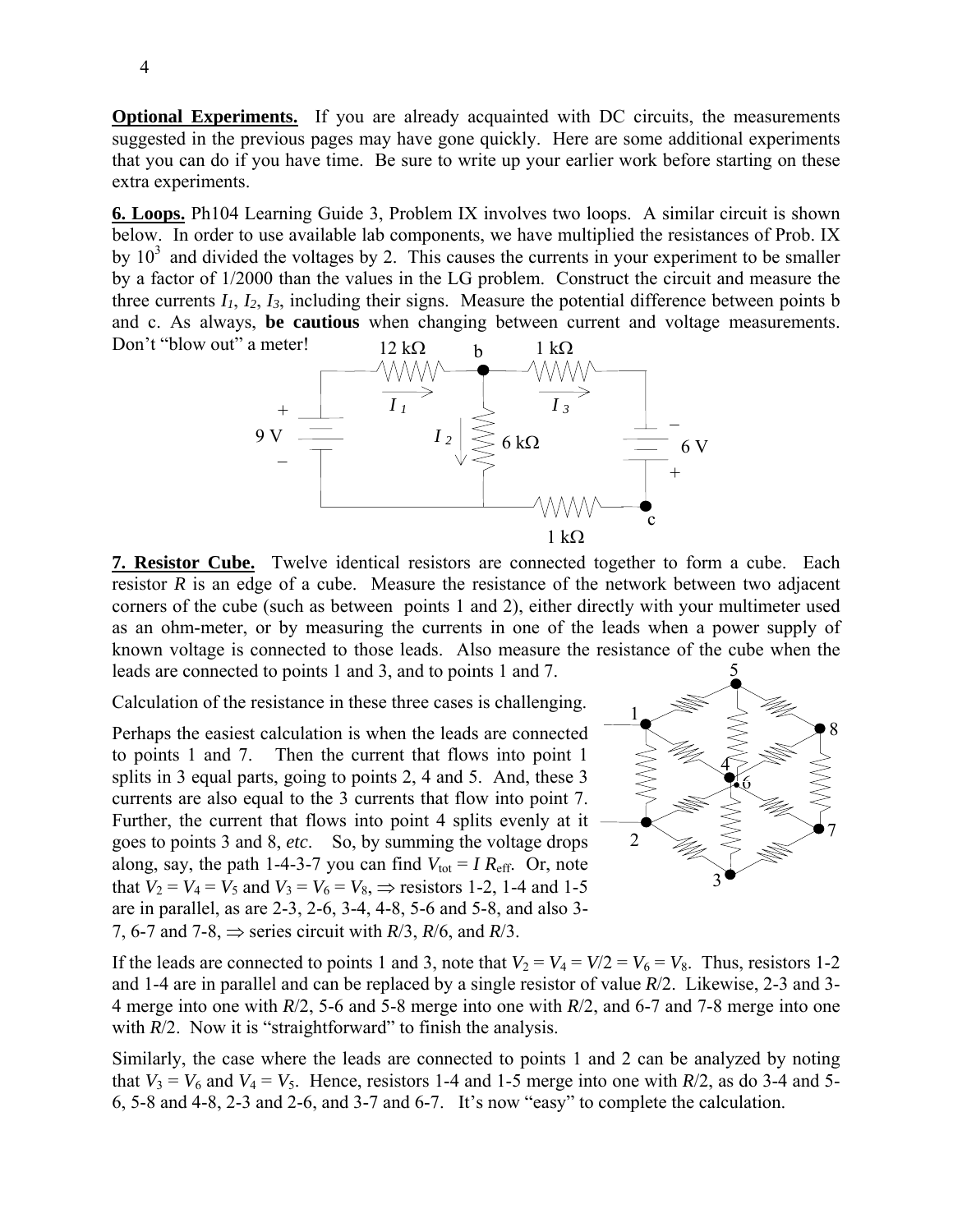# **The Breadboard**

A breadboard allows convenient plug-in of electronic components and quick circuit assembly. In order to use the breadboard you must understand how its holes are connected internally.

The breadboard has a rectangular field of square holes, as shown in the photo below. Wires or leads from electronic components plug into these holes, and each hole is designed to hold one wire or lead firmly. The holes are metal-lined, and connected together in groups, so inserting a lead into a hole means connecting that lead to a set of holes.



Circuit components can be quickly connected together electrically by pushing their leads into adjacent holes of a connected set. The connections are on the bottom of the board, as shown in the photo below:



Thus, the entire top row of holes is interconnected, as are the other 3 horizontal rows as well. Similarly, each vertical group of 5 holes is connected together.

The 3 binding posts in the upper right can be used to establish a ground and two voltages along 3 of the horizontal rows, using jumper wires as shown in the upper photo.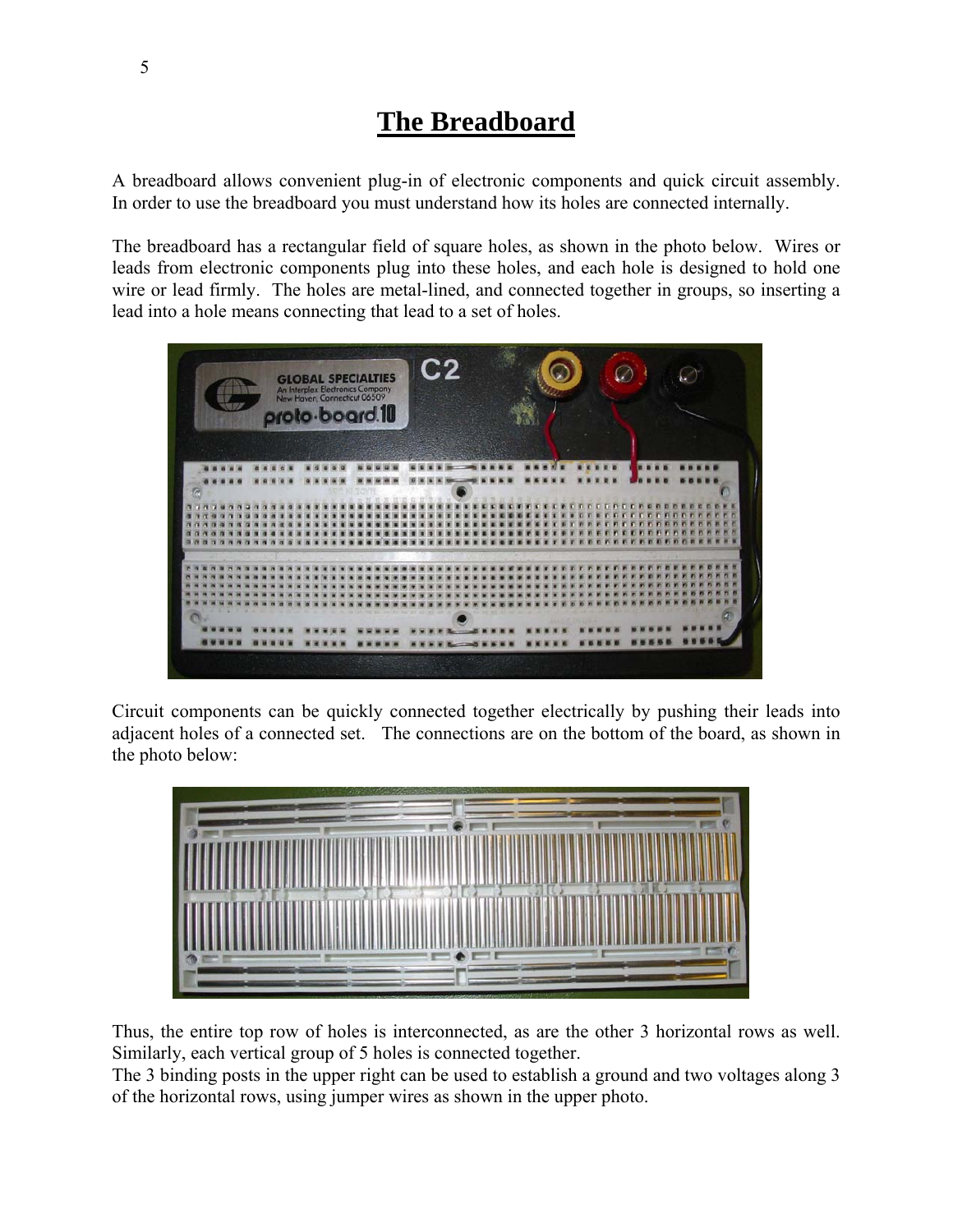# **Resistor Color Code**

Most resistors are not marked with a printed number but have a series of colored bands that indicate their value. The resistors you will be using throughout the semester are **metal-film** resistors. On metal-film resistors the first 4 bands, starting with the band nearest one end, indicate the value. The first three bands indicate the value of the resistor, as digits, and the fourth band indicates the value as a multiplier. Such resistors have a tolerance of  $+1\%$ , which means that a particular resistor's value should be within 1% of the value indicated on its label.

Lower precision resistors common in electronics are *carbon resistors*. In these resistors there are four bands indicating the value of the resistor and its tolerance. The first 3 bands indicate the nominal value; the first two indicate the value, as digits, and the third as multiplier. The fourth band on carbon resistors indicates the tolerance;  $\pm$  10% for a silver band, and  $\pm$  5% for a gold band.

| Colors | as digit | as multiplier         |
|--------|----------|-----------------------|
| black  |          | $x 1 = 10^{0}$        |
| brown  |          | $x 10 = 101$          |
| red    | 2        | $x 100 = 102$         |
| orange | 3        | $x 1000 (1k) = 103$   |
| yellow | 4        | $x 10k = 104$         |
| green  | 5        | $x 100k = 10^5$       |
| blue   | 6        | x 1000k (1M) = $10^6$ |
| violet | 7        |                       |
| gray   | 8        |                       |
| white  | 9        |                       |

Example for ordinary resistors : green, brown, red is 5100 ohms. Example for metal-film resistors: brown, black, black, red is 10K ohms.



VALUE :  $100 \times 10^2 = 10,000$  ohms or 10 kilo ohms (usually written "10 k $\Omega$ ").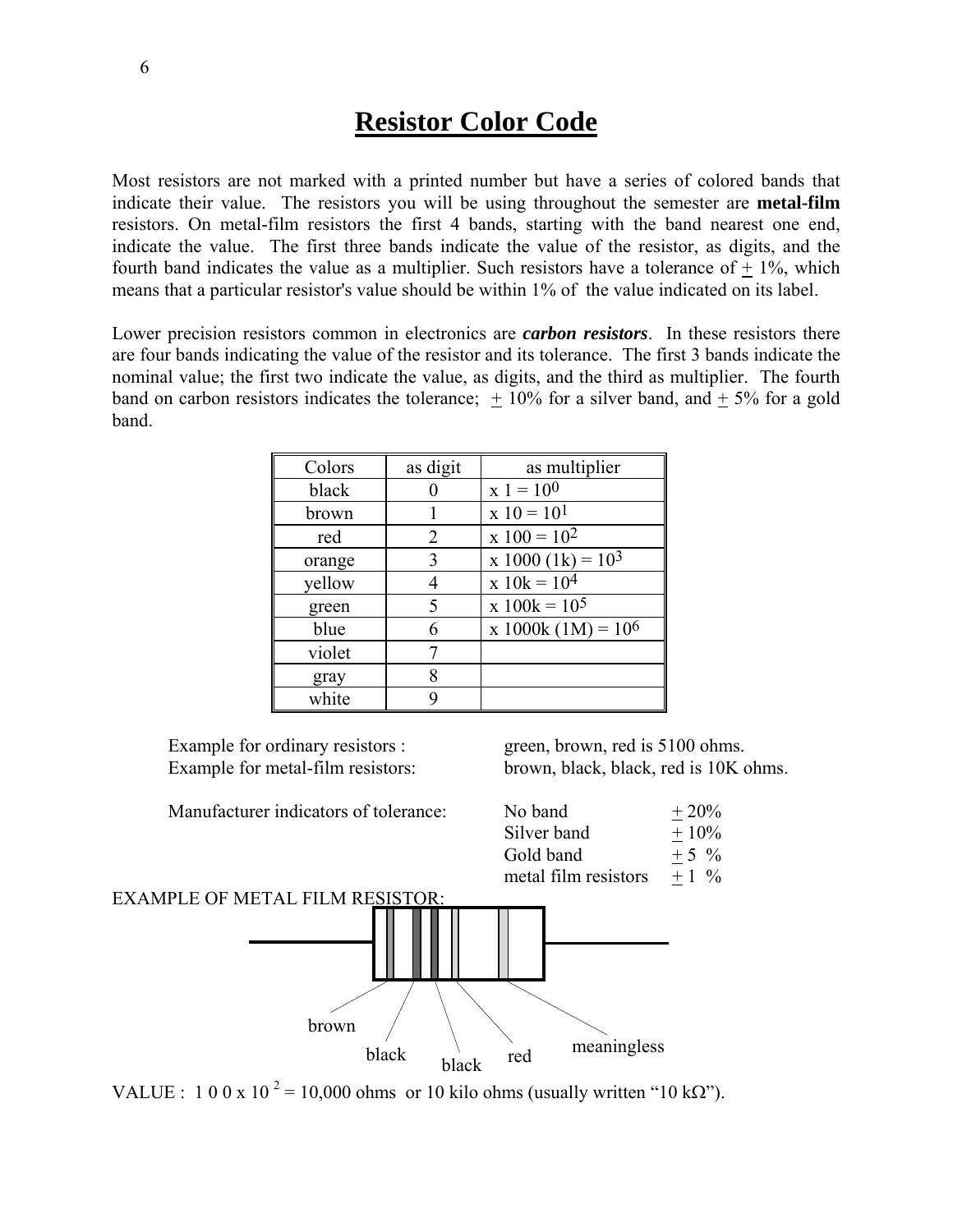| PRINCETON UNIVERSITY      | PHYSICS 104 LAB   |
|---------------------------|-------------------|
| <b>Physics Department</b> | Week $#3$         |
| Name:                     | Date/Time of Lab: |

### **EXPERIMENT III PRELAB PROBLEM SET**

**1.** This problem is an exercise in wiring breadboards. You are given a schematic diagram and a drawing of a portion of a breadboard. "Make" the circuits as you would in the lab by drawing the circuit components on the breadboards. Draw the circuit components as you would make the circuits in the lab, do not draw them like the schematic. Use the circuit elements as drawn below; use straight lines for wires;  $\begin{pmatrix} A \end{pmatrix}$  and  $\begin{pmatrix} v \end{pmatrix}$  for voltmeters and ammeters; and  $\begin{pmatrix} PS \end{pmatrix}$  for power supplies.

The breadboard interconnections are shown in the breadboard drawing. The squares that have lines going through them are electrically connected together. Remember that you can only put one wire in each square as you would on the real breadboard. The component values in each circuit are not important.